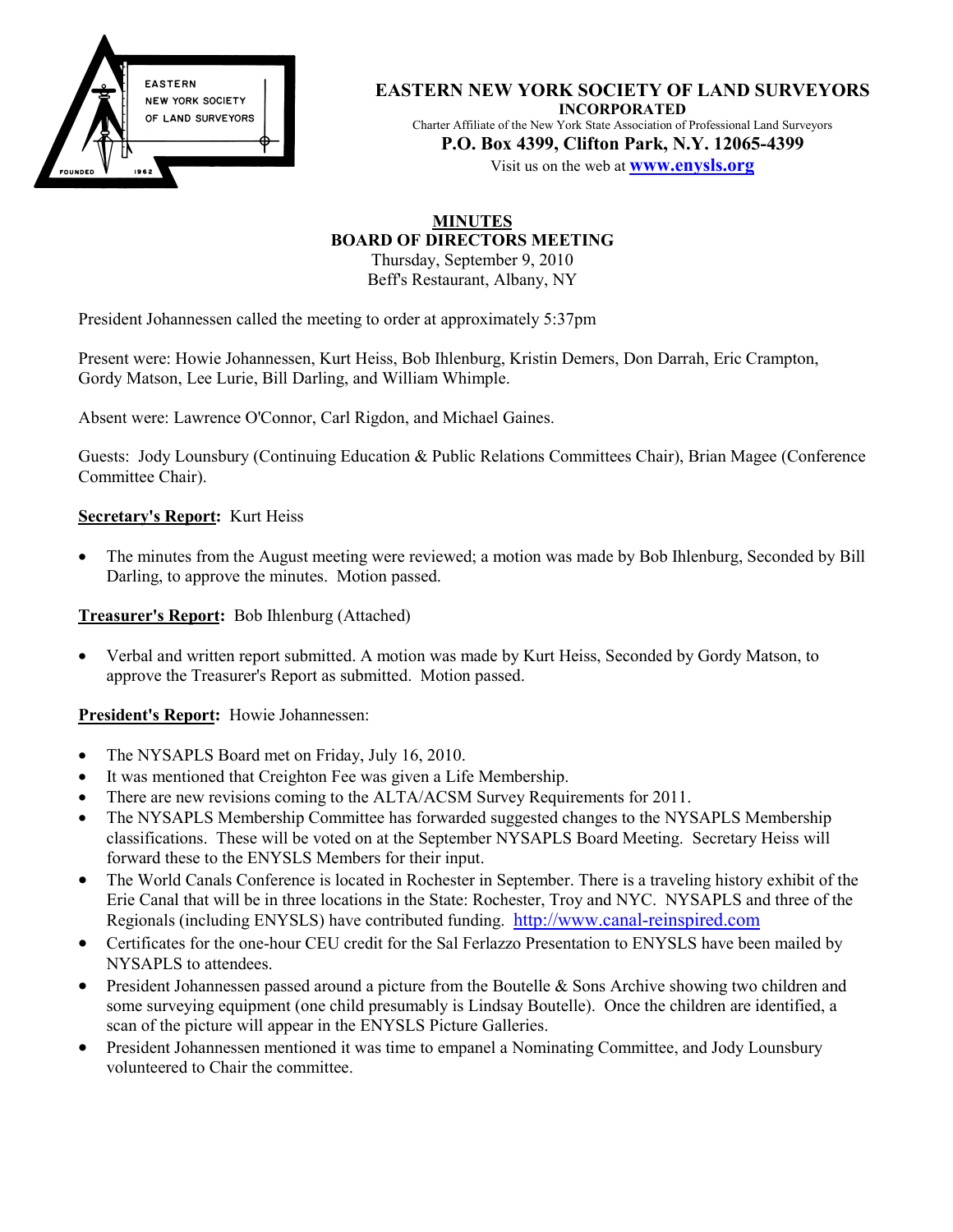## **Executive Vice-President's Report:** Eric Crampton: Nothing to Report

# **Vice-President's Report:** Don Darrah – Nothing to Report

## **Committee Reports:**

-----Standing Committees-----

Constitution & By-Laws: Kurt Heiss –

• Member and BOD comments have been received – once NYSAPLS votes on the proposed changes to the Membership Categories, the Final Draft of the proposed changes to the ENYSLS Constitution & By-Laws will be drafted, to be distributed with the Annual Ballots.

Scholastic Development: Kristin Demers:

- Scholarship Applications are going out the application deadline will be in mid-October.
- Several raffle prizes were donated for tonight's raffle, and Brad from MTS brought a box of raffle prizes for future use.

Ethics and Business Practices: Don Darrah –

• The committee is following up on several issues of unlicensed practice.

Continuing Education: Jody Lounsbury –

• No members came forward to volunteer to present/develop one-hour courses. The committee will be calling selected members to solicit ideas for courses, with an eye towards a possible first credit-bearing course in January.

Finance: Bill Darling –

• The Committee will be preparing a proposed 2011 Budget to be presented to the Board at the October meting. All Officers, Committee Chairs and Members are requested to send their proposed budget line-items and requirements to Bill Darling for inclusion in the budget.

Membership: Kurt Heiss – Nothing to Report

Legislative: Larry O'Connor – No Report

Program: Bill Whimple –

• The committee is contemplating a presentation for November.

Public Relations: Jody Lounsbury – Nothing to Report

Technical Information: Eric Crampton – Nothing to Report

## **EASTERN NEW YORK SOCIETY OF LAND SURVEYORS, INC.**

|                                            |                     | 2011 | C. Howard Johannessen | 2012 |                      | 2013                             |
|--------------------------------------------|---------------------|------|-----------------------|------|----------------------|----------------------------------|
| President: C. Howard Johannessen           | <b>Bill Darling</b> |      |                       |      | <b>Eric Crampton</b> |                                  |
| <b>Exec. Vice-President: Eric Crampton</b> | <b>Kurt Heiss</b>   | 2011 | <b>Gordon Matson</b>  | 2012 | Don Darrah           | 2013                             |
| Vice-President: Don Darrah                 | Robert J. Ihlenburg | 2011 | Lawrence J. O'Connor  | 2012 | Carl Rigdon          | 2013                             |
| <b>Secretary: Kurt Heiss</b>               | <b>Lee Lurie</b>    | 2011 | Kristin Demers        | 2012 | <b>Mike Gaines</b>   | 2013                             |
| Treasurer: Robert J. Ihlenburg             |                     |      |                       |      |                      | Past President - William Whimple |

**Director N.Y. State Assoc. of Professional Land Surveyors - C. Howard Johannessen (518) 439-9981 Director N.Y. State Assoc. of Professional Land Surveyors - Eric Crampton (518) 786-7400** President's Address - P.O. Box 454, West Sand Lake, NY 12196 - cjohannessen@nycap.rr.com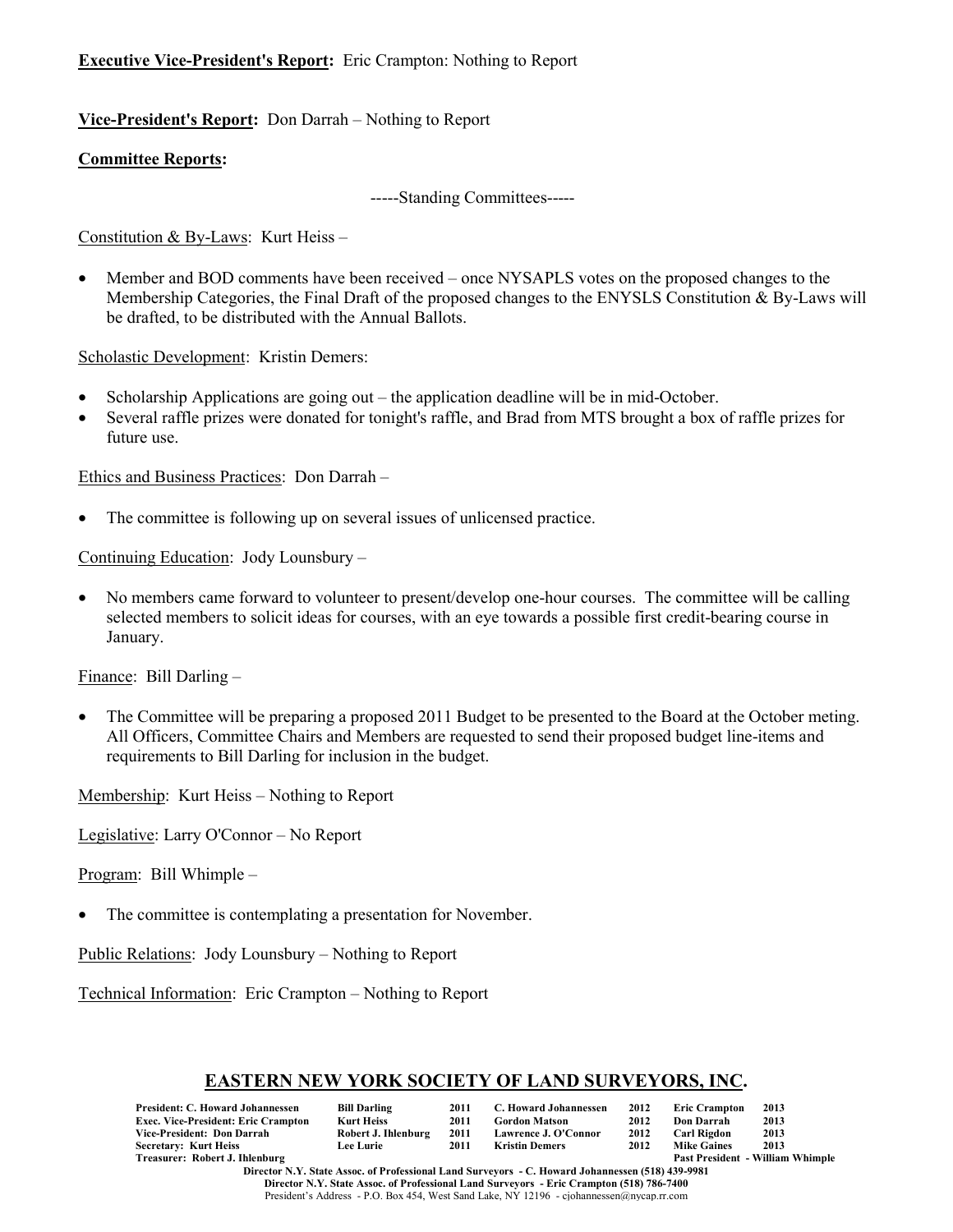-----Temporary and Ad-hoc Committees-----

Website and Archival Information: Kurt Heiss – Nothing to Report

Conference Committee 2012: Brian Magee –

- A band was hired for the 2010 conference
- NYSAPLS wants to push the "Pillars of Excellence" and Map Contest for upcoming conferences.
- The committee is looking for local exhibitors to set up in the exhibit hall, and a visit to all of these local exhibitors could possibly yield a one-hour CEU credit.

## **Old Business:**

- P.O. Box Jody has one P.O. Box key and will check the box periodically. Jody gave the second key to the BOD for safekeeping. Kristin Demers will keep the second key for now so she can check the box for Scholarship Applications.
- The \$50 private donation from several ENYSLS Members, in support of the Erie Canal Exhibit, was remitted to the Treasurer.

### **New Business:**

• Eric Crampton noted that Creighton Fee's son had passed away. He was a Police Officer and died at a relatively young age.

A motion to adjourn was made by Don Darrah, seconded by William Whimple, and the meeting was adjourned at approximately 6:45pm.

**The next meeting of the ENYSLS Board of Directors will be held on Thursday, October 14th, 2010, at a location to be determined.**

> Respectfully Submitted, **Kurt J. Heiss, L.S. ENYSLS Secretary** heisskj953@roadrunner.com

### **EASTERN NEW YORK SOCIETY OF LAND SURVEYORS, INC.**

| President: C. Howard Johannessen    | <b>Bill Darling</b> | 2011 | C. Howard Johannessen | 2012 | <b>Eric Crampton</b> | 2013                                    |
|-------------------------------------|---------------------|------|-----------------------|------|----------------------|-----------------------------------------|
| Exec. Vice-President: Eric Crampton | Kurt Heiss          | 2011 | <b>Gordon Matson</b>  | 2012 | Don Darrah           | 2013                                    |
| Vice-President: Don Darrah          | Robert J. Ihlenburg | 2011 | Lawrence J. O'Connor  | 2012 | Carl Rigdon          | 2013                                    |
| Secretary: Kurt Heiss               | <b>Lee Lurie</b>    | 2011 | Kristin Demers        | 2012 | <b>Mike Gaines</b>   | 2013                                    |
| Treasurer: Robert J. Ihlenburg      |                     |      |                       |      |                      | <b>Past President - William Whimple</b> |

**Director N.Y. State Assoc. of Professional Land Surveyors - C. Howard Johannessen (518) 439-9981 Director N.Y. State Assoc. of Professional Land Surveyors - Eric Crampton (518) 786-7400** President's Address - P.O. Box 454, West Sand Lake, NY 12196 - cjohannessen@nycap.rr.com